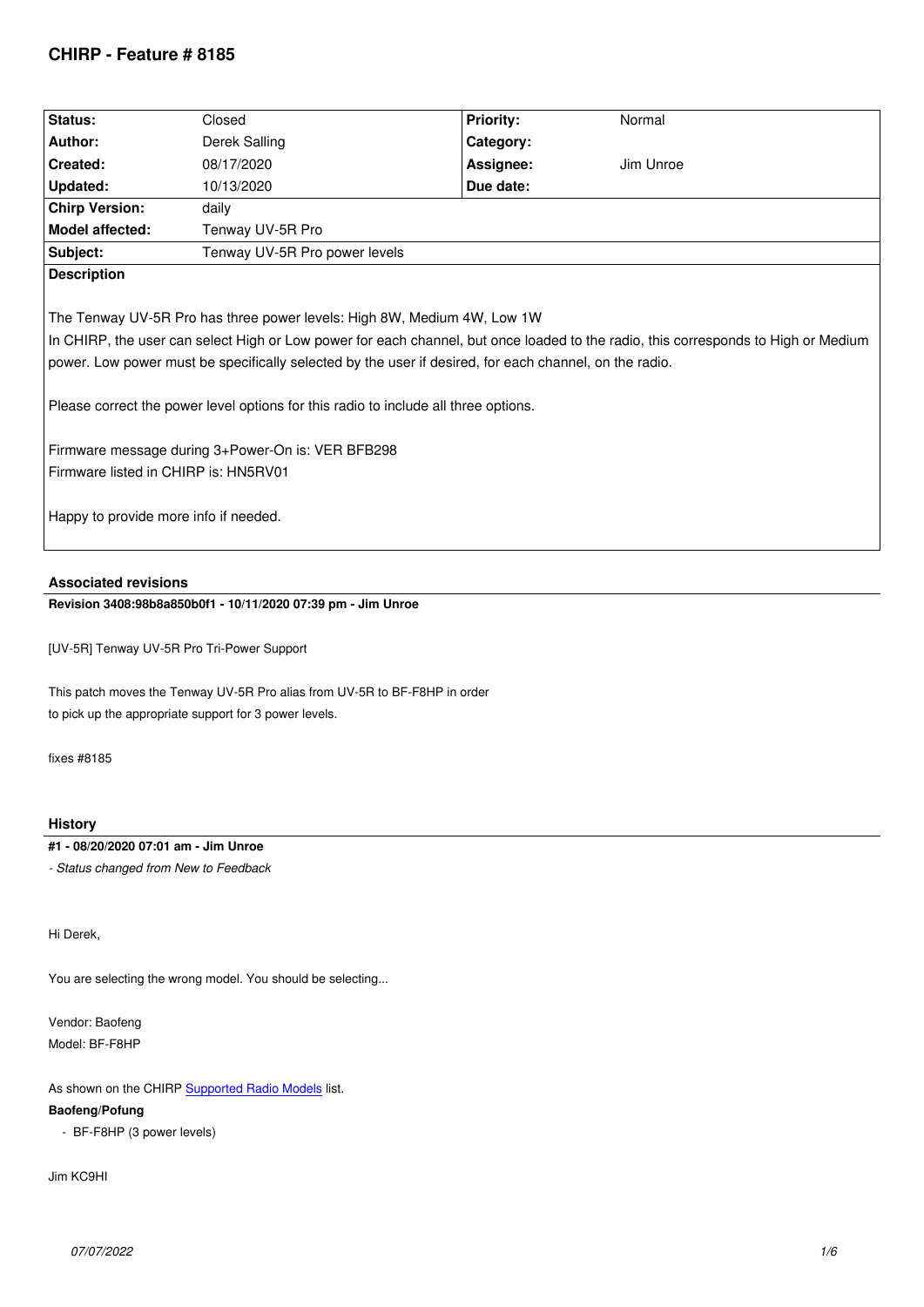#### **#2 - 08/20/2020 08:26 am - Derek Salling**

#### *Hi Jim,*

*Thanks for the feedback. Selecting the BF-F8HP and then downloading from my radio does give me control over 3 power levels (have not tried uploading yet, will try that after work today).*

*However, this introduces a new issue: only the memories tab is accessible; I can no longer view or change the radio settings.*

At this point I'm still convinced that specific support for the *Tenway UV-5R Pro* needs to be improved.

#### **#3 - 08/20/2020 07:13 pm - Jim Unroe**

*Derek Salling wrote:*

*Hi Jim,*

*Thanks for the feedback. Selecting the BF-F8HP and then downloading from my radio does give me control over 3 power levels (have not tried uploading yet, will try that after work today).*

*However, this introduces a new issue: only the memories tab is accessible; I can no longer view or change the radio settings.*

*At this point I'm still convinced that specific support for the Tenway UV-5R Pro needs to be improved.*

*There is 1 or more settings that are out-of-range. Attach a freshly downloaded CHIRP Radio Images (\*.img) file so I can investigate them.*

*Jim KC9HI*

### **#4 - 08/20/2020 11:44 pm - Derek Salling**

*- File Baofeng\_BF-F8HP\_20200820.img added*

*Ran into some connection issues this evening... Had three separate errors:*

*- Radio refused to send second block 0x1f00*

- *Radio did not respond*
- *Radio refused to accept block 0x0640*

*Using a cable with the CH340 driver, so I don't think its the cable, but I'm too new to this to know what to blame.*

*My freshly downloaded Baofeng BF-F8HP image is attached.*

### **#5 - 08/20/2020 11:44 pm - Derek Salling**

*- File Tenway\_UV-5R Pro\_20200820.img added*

*And here is a freshly downloaded Tenway UV-5R Pro image.*

#### **#6 - 08/21/2020 10:34 am - Jim Unroe**

*- File Tenway UV-5R Pro Settings.png added*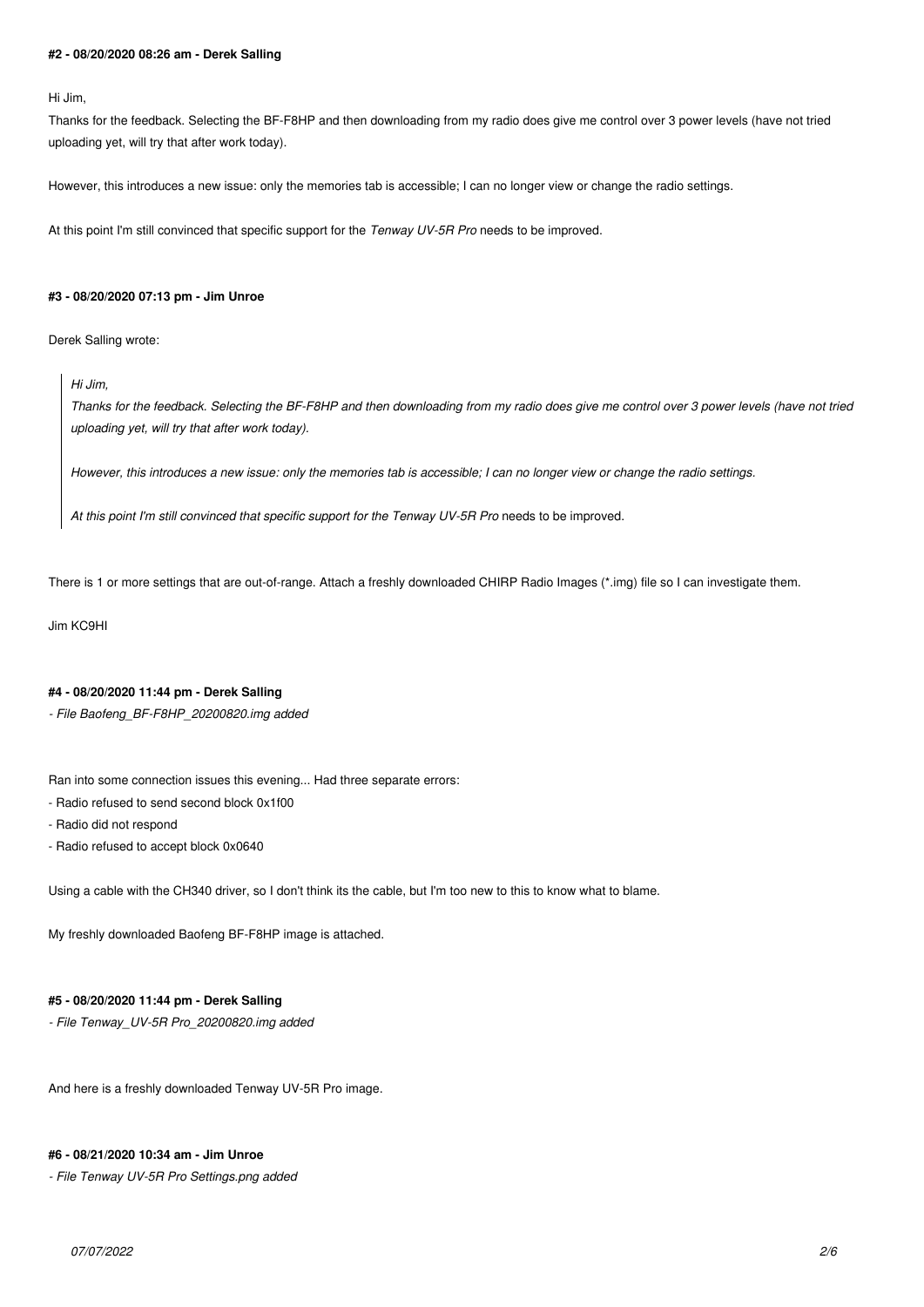*Derek Salling wrote:*

*And here is a freshly downloaded Tenway UV-5R Pro image.*

### *Derek,*

*Thanks for attaching a CHIRP Radio Images (\*.img) file from your radio. Unfortunately I don't see any problem with it. All the settings tabs display just fine for me. See attached screen capture.*

*Oh wait. I see the other file now. Standby...*

*Jim KC9HI*

# **#7 - 08/21/2020 10:55 am - Jim Unroe**

*Derek,*

*The problem has to do with the TX Power level settings in the VFO. Would you, using the keypad, set VFO A to the MID power level and VFO B to the LOW power level. Then download the changes to CHIRP and attach the downloaded file.*

*Thanks, Jim KC9HI*

## **#8 - 08/22/2020 12:19 am - Derek Salling**

*- File Baofeng\_BF-F8HP\_20200821.img added*

*Hi Jim,*

*I made the suggested changes, and downloaded to CHIRP. See attached file.*

*It was not quick, as I had a lot of connectivity issues. Since this download I have been unable to make any more uploads or downloads, using either the BF-F8HP or the UV-5R Pro radio selections. I'm thinking more and more that my cable is junk.*

### **#9 - 09/15/2020 01:07 pm - J Gep**

*If I may contribute, these are what the settings need to be to support the 3 power levels:*

*lowpower: 0x01 (......01b) = MED lowpower: 0x01 (......00b) = HIGH lowpower: 0x01 (......10b) = LOW*

### **#10 - 09/16/2020 05:17 am - Jim Unroe**

*Derek Salling wrote:*

*Hi Jim,*

*I made the suggested changes, and downloaded to CHIRP. See attached file.*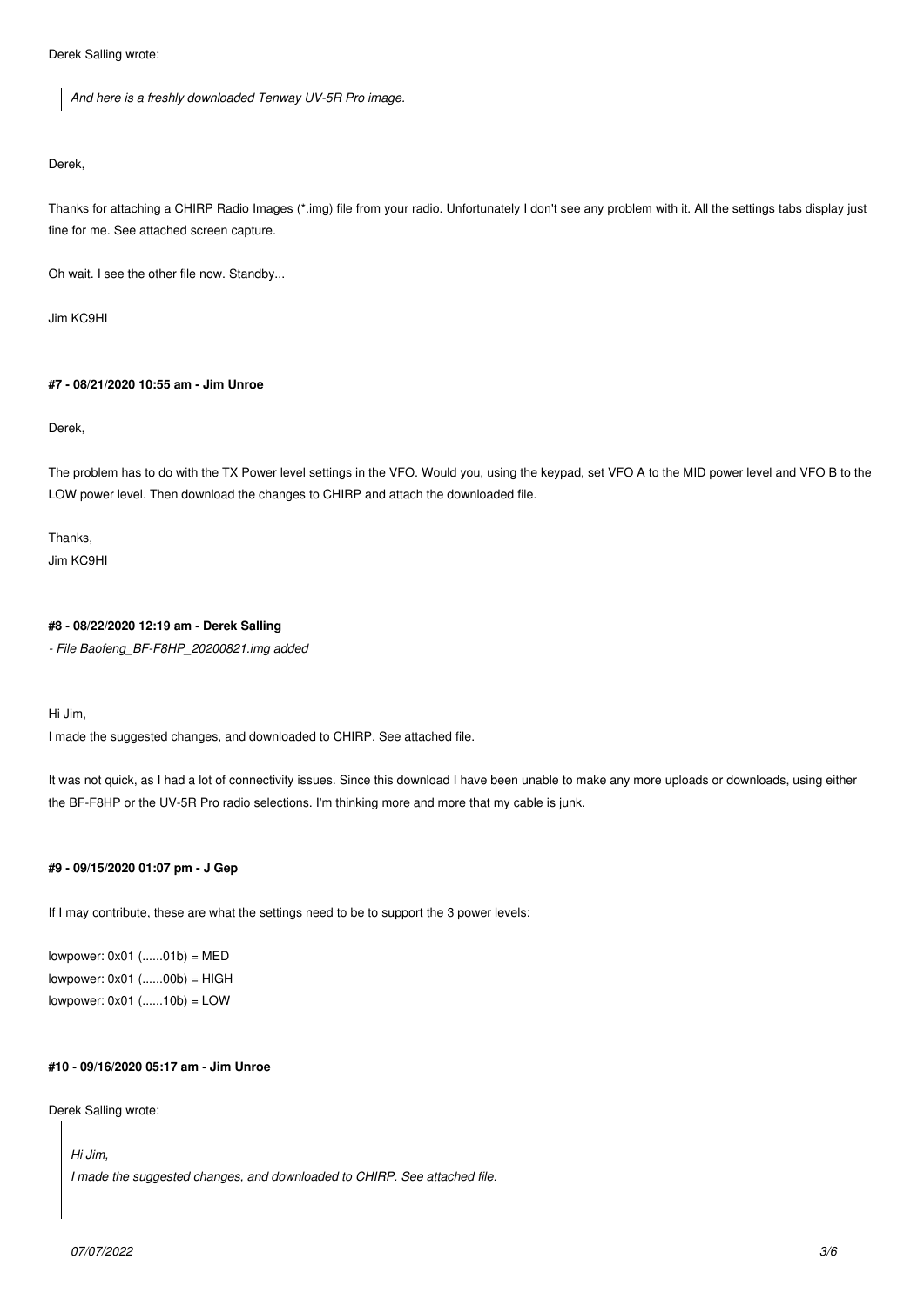*It was not quick, as I had a lot of connectivity issues. Since this download I have been unable to make any more uploads or downloads, using either the BF-F8HP or the UV-5R Pro radio selections. I'm thinking more and more that my cable is junk.*

#### *Derek,*

*As I expected, manually changing the settings in the radio's VFOs corrected the invalid values stored in them. Now the settings tabs display as they should. All should be good now.*

*Jim KC9HI*

### **#11 - 10/04/2020 05:30 pm - J Gep**

*Are all 3 power levels for the Tenway UV-5R Pro going to be part of native support? I'm manually setting them in the developer section right now.*

#### **#12 - 10/05/2020 04:58 am - Jim Unroe**

### *J Gep wrote:*

*Are all 3 power levels for the Tenway UV-5R Pro going to be part of native support? I'm manually setting them in the developer section right now.*

*You should use the BF-F8HP model selection to get support for 3 power levels.*

### *Jim KC9HI*

### **#13 - 10/06/2020 05:28 pm - Bernhard Hailer**

*- Status changed from Feedback to Closed*

*The issue submitted originally appears to have been resolved.*

### **#14 - 10/07/2020 01:26 pm - J Gep**

*Just my opinion, but if I have to select a model other than the Tenway UV-5R Pro in the Chirp software for the full features to be supported, then why is the Tenway UV-5R Pro model a selectable option in Chirp? Shouldn't it default to the BF-F8HP instead? It seems misleading to the users of Chirp to list the Tenway model when you aren't supposed to select the Tenway model to get everything to function correctly.*

### **#15 - 10/07/2020 01:54 pm - Bernhard Hailer**

- *Status changed from Closed to Feedback*
- *Target version set to chirp-daily*

*I think you're right. Reopened it so that it can be worked on.*

**#16 - 10/08/2020 04:24 am - Jim Unroe**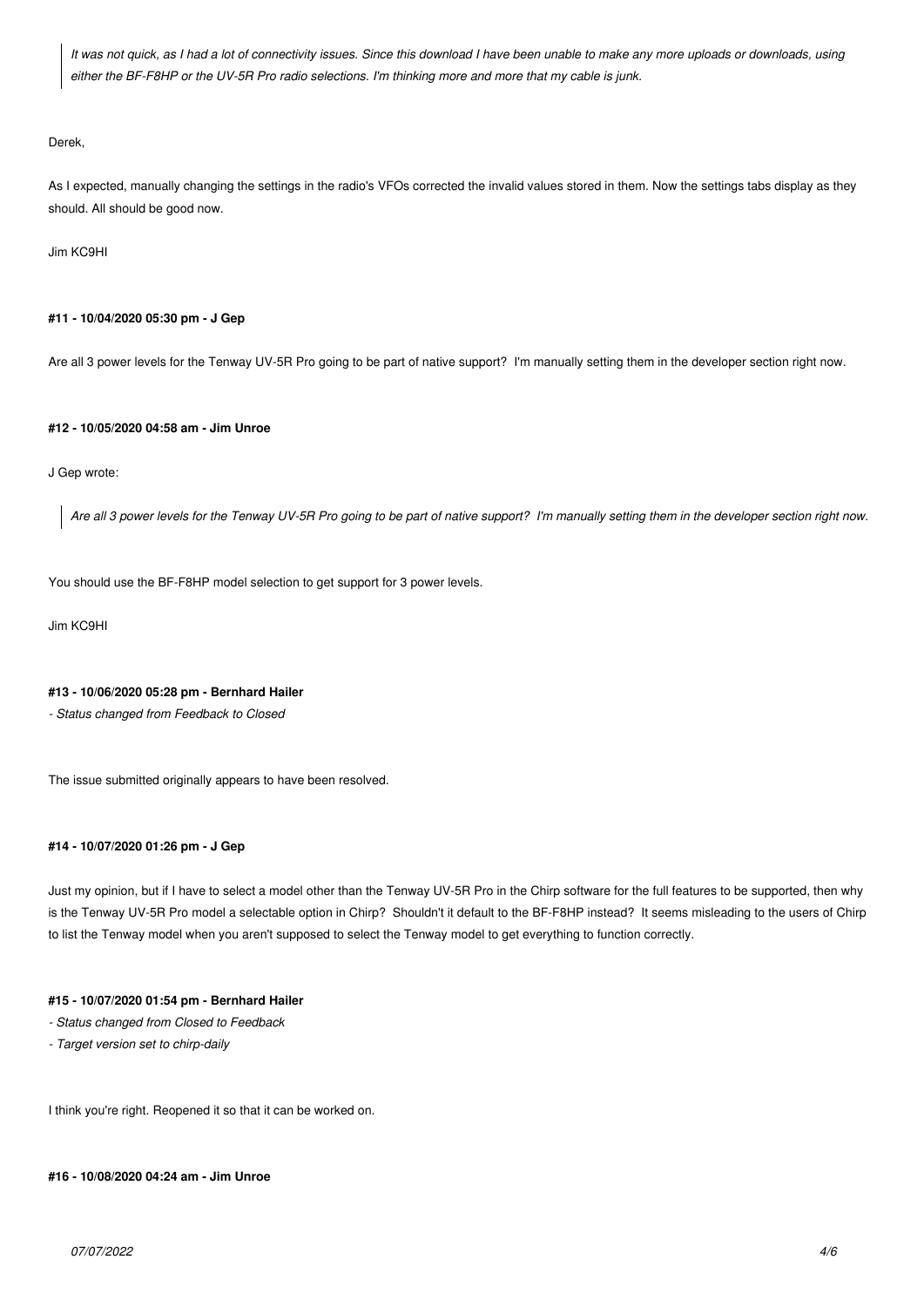*J Gep wrote:*

*Just my opinion, but if I have to select a model other than the Tenway UV-5R Pro in the Chirp software for the full features to be supported, then why is the Tenway UV-5R Pro model a selectable option in Chirp? Shouldn't it default to the BF-F8HP instead? It seems misleading to the users of Chirp to list the Tenway model when you aren't supposed to select the Tenway model to get everything to function correctly.*

*Who ever added the Tenway UV-5R Pro made it an alias of the UV-5R (so it only supports 2 power levels). It needs to be changed to be an alias of the BF-F8HP (so it will support 3 power levels). I just need someone to confirm that when used with the Vendor: Baofeng / Model: BF-F8HP selections, it works properly.*

*Jim KC9HI*

## **#17 - 10/08/2020 08:44 am - Derek Salling**

*Jim Unroe wrote:*

*Who ever added the Tenway UV-5R Pro made it an alias of the UV-5R (so it only supports 2 power levels). It needs to be changed to be an alias of the BF-F8HP (so it will support 3 power levels). I just need someone to confirm that when used with the Vendor: Baofeng / Model: BF-F8HP selections, it works properly.*

*Jim KC9HI*

### *Hi Jim,*

*Using the Vendor: Baofeng / Model: BF-F8HP selections seems to working OK for me. I'm still a rookie here, so unable to properly explore all functions, but power levels seem to be loading correctly.*

*I've also moved from a CH340 cable to an FTDI cable; connection is much more reliable.*

### **#18 - 10/11/2020 12:58 pm - Jim Unroe**

*- % Done changed from 0 to 100*

*I just added a patch to alias the Tenway UV-5R Pro with the Baofeng BF-F8HP model instead of the Baofeng UV-5R model. Tri-power support should be in the next CHIRP daily build. In the mean time, use the BF-F8HP selection.*

*Jim KC9HI*

# **#19 - 10/11/2020 12:59 pm - Jim Unroe**

*- Status changed from Feedback to Resolved*

*- Assignee set to Jim Unroe*

*Update Status and Assignee*

*Jim KC9HI*

# **#20 - 10/13/2020 02:01 pm - Anonymous**